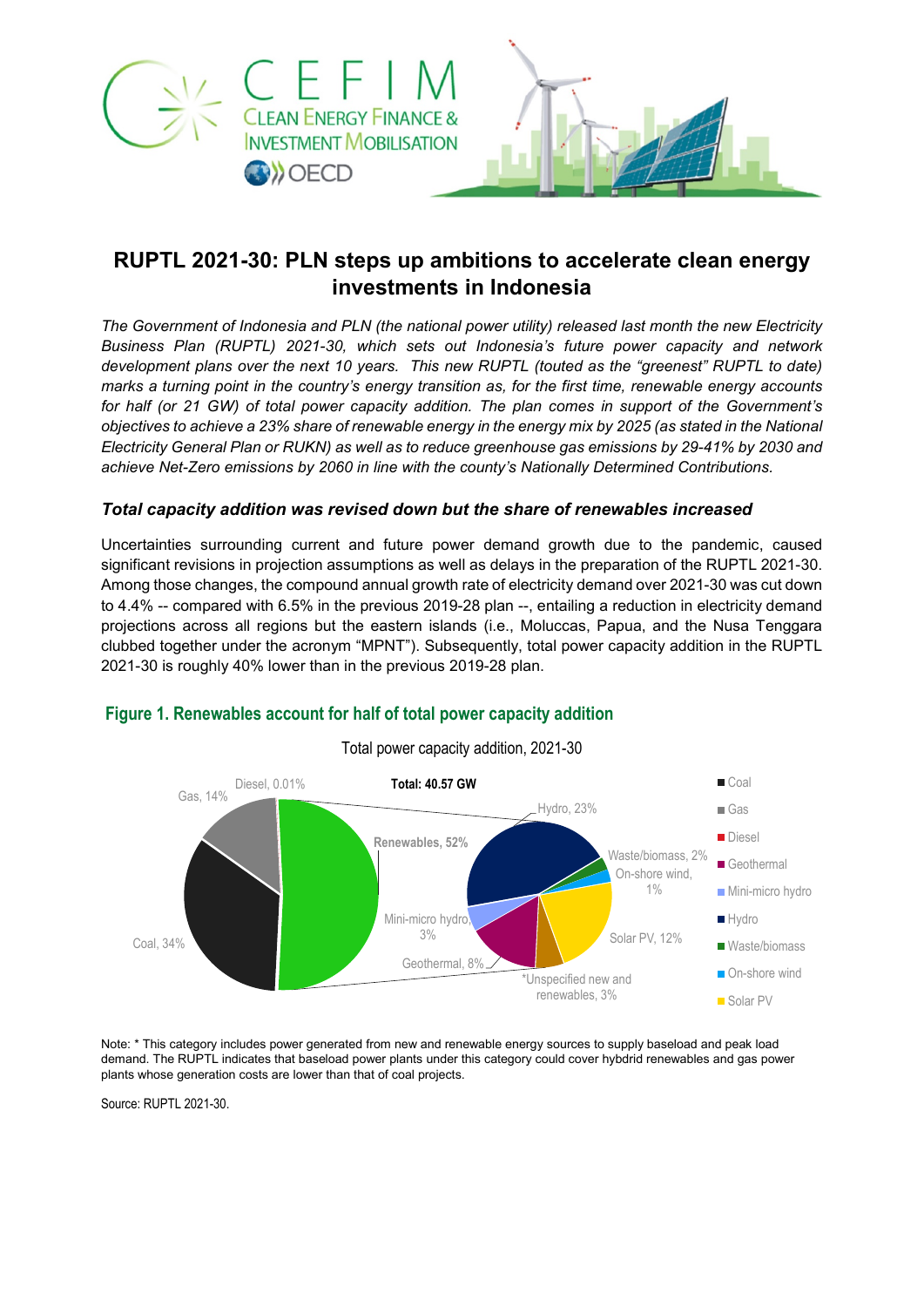Still, renewable power capacity addition represents a roughly 20-percentage point increase (or roughly 4 GW in absolute value) compared to the previous RUPTL, although much of this share increase is due to a relative reduction in fossil fuel capacity addition. Java-Madura-Bali (Jamali, the largest power system in the country) and Sumatra are regions with the highest addition of hydro capacity (and renewables more broadly) while Jamali and MPNT (where diesel generators are ubiquitous) are those with the largest addition of solar photovoltaics (PV).



**Figure 2. MPNT has the highest share of solar power capacity addition** 

Source: RUPTL 2021-30.

 $\overline{a}$ 

Despite this overall positive development, coal and gas continue to make up a significant share of total capacity addition, contrasting with recent announcements to ban new coal build-outs starting in 2022. Part of this is attributable to the fact that all coal capacity to be developed beyond 2022 are carry-over from the previous 35 GW power plan<sup>[1](#page-1-0)</sup> to which the ban does not apply. Given the relatively young age of Indonesia's coal fleet, adding on more coal to the country's power capacity mix risks further locking in emissions, increasing transition cost and hence, jeopardising the country's Net-Zero emission goals. Hence, prioritising renewable energy development will be important if Indonesia is to be on a 1.5° compatible pathway<sup>[2](#page-1-1)</sup>.

### *Private investment continues to play a central role to fund power generation expansion plans*

As in other plans, IPPs have a greater role in developing planned capacity than PLN. Of the total 40.6 GW of planned additional capacity, 26.3 GW or 65% (as compared to 60% in the 2019-28 RUPTL) is earmarked for development by Independent Power Producers (IPPs) while PLN would be responsible for the remainder. This also holds true for renewables where the private sector is to build out an exceptionally high share of renewable capacity (particularly compared to the 2019-28 plan). More specifically, 11.8 GW

<span id="page-1-0"></span> $1$  This power plan was launched by the President of Indonesia in 2015 to fast-track the development of an additional 35 GW of power capacity by 2019. The plan's implementation has faced numerous and has not been fully completed as of 2021.

<span id="page-1-1"></span><sup>2</sup> <https://iesr.or.id/pustaka/deep-decarbonization-of-indonesias-energy-system-a-pathway-to-zero-emissions-by-2050>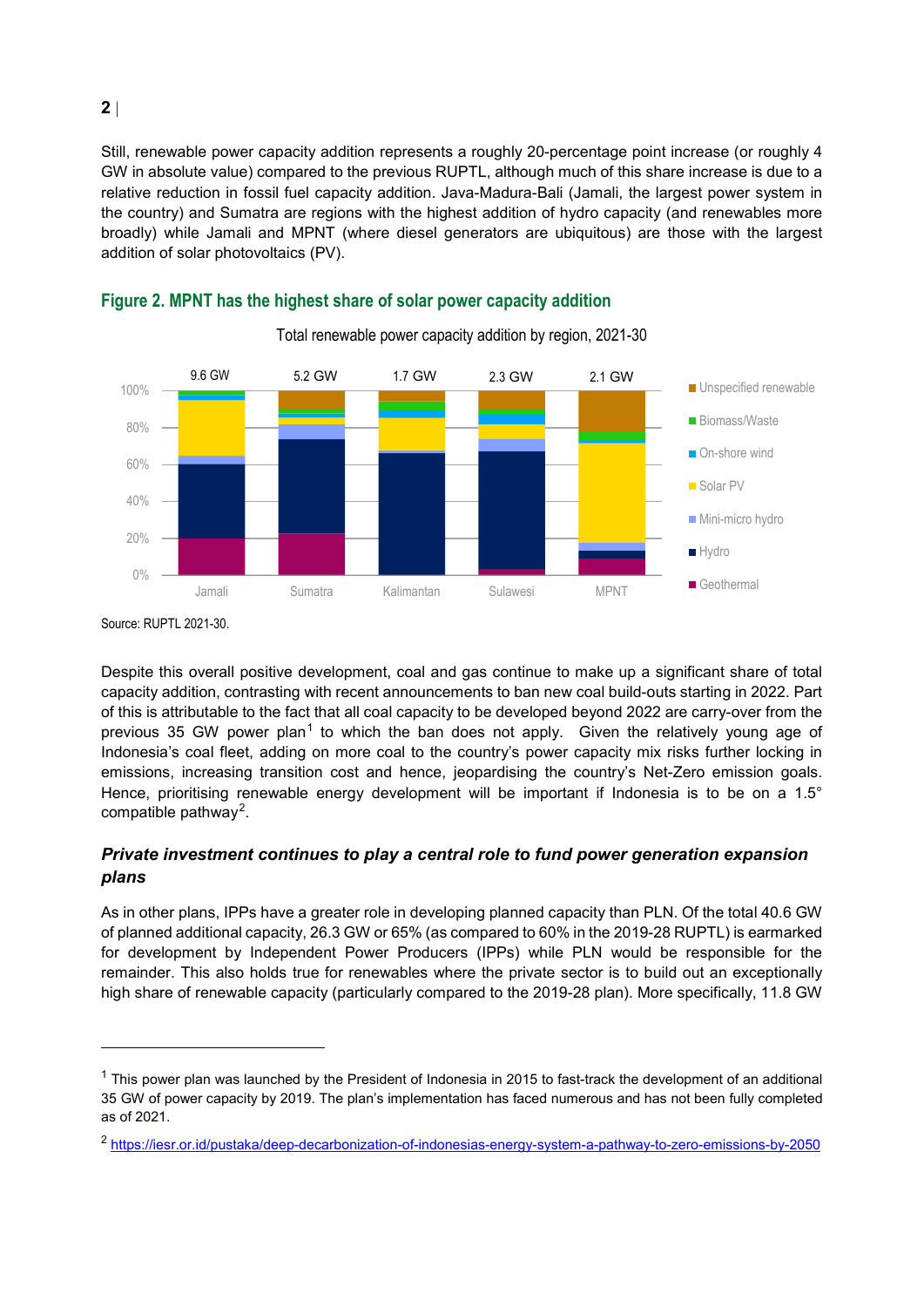of renewable power capacity addition (or 56% of the total renewable capacity addition) is slated for IPP development, while PLN would build the remaining 9.1 GW (or 44% of total renewable capacity addition).



## **Figure 3. A higher share of renewable capacity is earmarked for IPPs than in the previous RUPTL**

Total power capacity allocation by actor, 2019-30

Source: RUPTL 2021-30.

 $\overline{a}$ 

Achieving targets may prove particularly challenging in light of PLN's unfavourable financial situation, as can be seen in the latest PLN's financial report<sup>[3](#page-2-0)</sup>. Indeed, total power investment needs (encompassing electricity generation, transmission, substation, distribution, and others) are substantial, estimated at around USD 9.1[4](#page-2-1) billion per year<sup>4</sup> over 2021-30 or 1.6 times actual power spending in Indonesia in 2019. Of this total, PLN is expected to contribute USD 5.14 billion per year, a substantial amount compared to committed State Equity Participation<sup>[5](#page-2-2)</sup> (PMN) of USD 0.6 billion per year on average over that period. Plugging this financing shortfall could prove particularly challenging, however, as a growing number of countries $<sup>6</sup>$  $<sup>6</sup>$  $<sup>6</sup>$  (including Japan, South Korea and China) and multilateral development banks pledge to phase</sup> out (overseas) funding for coal power plants. Meanwhile, the cost of numerous renewable technologies continue to fall and investor appetite for green products globally is higher than ever. Furthermore, as PLN remains the sole entity responsible for transmission and distribution infrastructure development in the country, opening private sector participation in that segment of the market would ease PLN's financial burden on the one hand and helo strengthen network infrastructure on the other – which is determinant to help accommodate greater share of variable renewable energy.

<span id="page-2-0"></span><sup>3</sup> [http://ieefa.org/wp-content/uploads/2021/06/Putting-PLNs-Net-Zero-Ambition-Into-Context\\_June-2021.pdf](http://ieefa.org/wp-content/uploads/2021/06/Putting-PLNs-Net-Zero-Ambition-Into-Context_June-2021.pdf)

<span id="page-2-1"></span><sup>&</sup>lt;sup>4</sup> Two thirds of that number are earmarked for power generation (44% IPPs and 22% PLN), 17% for transmission and substation, 14% for distribution and 4% for other expenses.

<span id="page-2-2"></span><sup>&</sup>lt;sup>5</sup> The 2021-30 RUPTL identifies funding options for PLN: PLN's internal funds, loans, and state equity participation (PMN). Loan funds can be in the form of foreign loans, government loans, bonds, other commercial banking loans or even foreign grants. The RUPTL 2021-30 does not provide details on PLN's committed internal funds.

<span id="page-2-3"></span><sup>6</sup> <https://www.thejakartapost.com/news/2021/09/29/coal-power-projects-in-doubt-as-chinese-funding-dries-up.html>